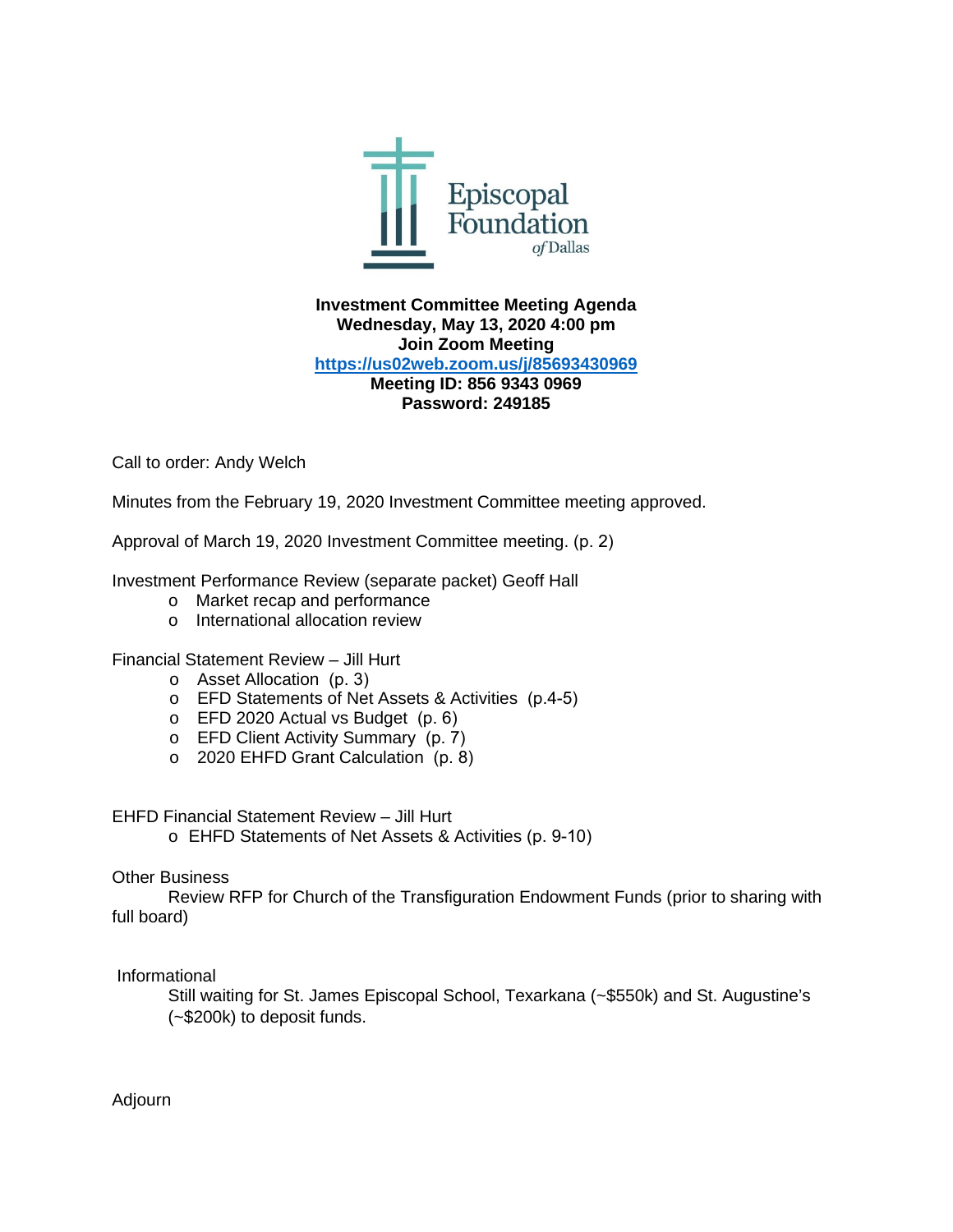## **Episcopal Foundation of Dallas Investment Committee Meeting Minutes Wednesday, February 19, 2020, 4:00 pm 8140 Walnut Hill Lane, Suite 830, Dallas, Texas 75231 DRAFT**

## **Committee Members:**

**Present:** Rick Barry (Committee Chairman), Scott Hancock, Ken Hanks, Pat Carrigan, Dan Wilson, and Andy Welch **Absent:** Philip de Bruyn, Eugenia King, Will Beecherl, Jill Hurt, Controller **Others Attending**: Pam Jamieson, Executive Director, Geoff Hall, Senior Investment Consultant, and Chris Moore, Investment Analyst, Vanguard

Rick Barry, Chairman opened the Investment and Finance Committee meeting at 4:04 pm with a prayer.

## **Regular Business:**

Minutes from the November 11, 2019 Investment Committee meeting were not reviewed as they were already approved at the December Board meeting.

Vanguard Senior Investment Consultant Geoff Hall reviewed the performance packet. Market value of the portfolio on December 31, 2019 was \$39,302,262 which is an increase of \$448,631 since September 31, 2019. Geoff commented on the strong performance of both the market and our portfolio for 2019 and a particularly good final quarter. Geoff and Chris reviewed the asset allocation study in the packet. It included varying allocations of total equities, as well as varying allocations of international equities within the totals, and the predicted performance of these allocations. The Vanguard analysis does not suggest a need to change our current allocation, nor did Geoff recommend one. Following their presentation, Geoff Hall and Chris Moore left the meeting.

Rick reviewed the current EFD financial statement packet. EFD current assets were \$6,405,632 as of December 31, 2019. The notes section was expanded and explained most variances. The financial statements were accepted as presented.

The EHFD Financial Statement review was led by Rick. EHFD current assets were \$6,769,464 as of December 31, 2019. The Financial statements were accepted as presented.

In other business, Executive Director Pam Jamieson discussed the possibility of investing capital campaign funds for The Church of the Transfiguration. These would be short-term funds and would not be rolled into the portfolio. Several ideas were discussed which included using our Vanguard brokerage account and the VCSH fund which yields about 3% as an option or setting up a money market depending on the desires of the church. On a motion duly made, seconded and unanimously approved, it was determined that we would agree to invest these funds and charge 10 bps not to exceed \$2500 per year. Pam and Scott Hancock will talk with Bill Evans, Transfiguration Endowment Chair, when he returns from vacation.

Pam briefly reviewed the grant calculation for 2020 which remained at 4.5%. The motion was duly made, seconded and unanimously approved.

With no further business, the meeting adjourned at 5:22 p.m.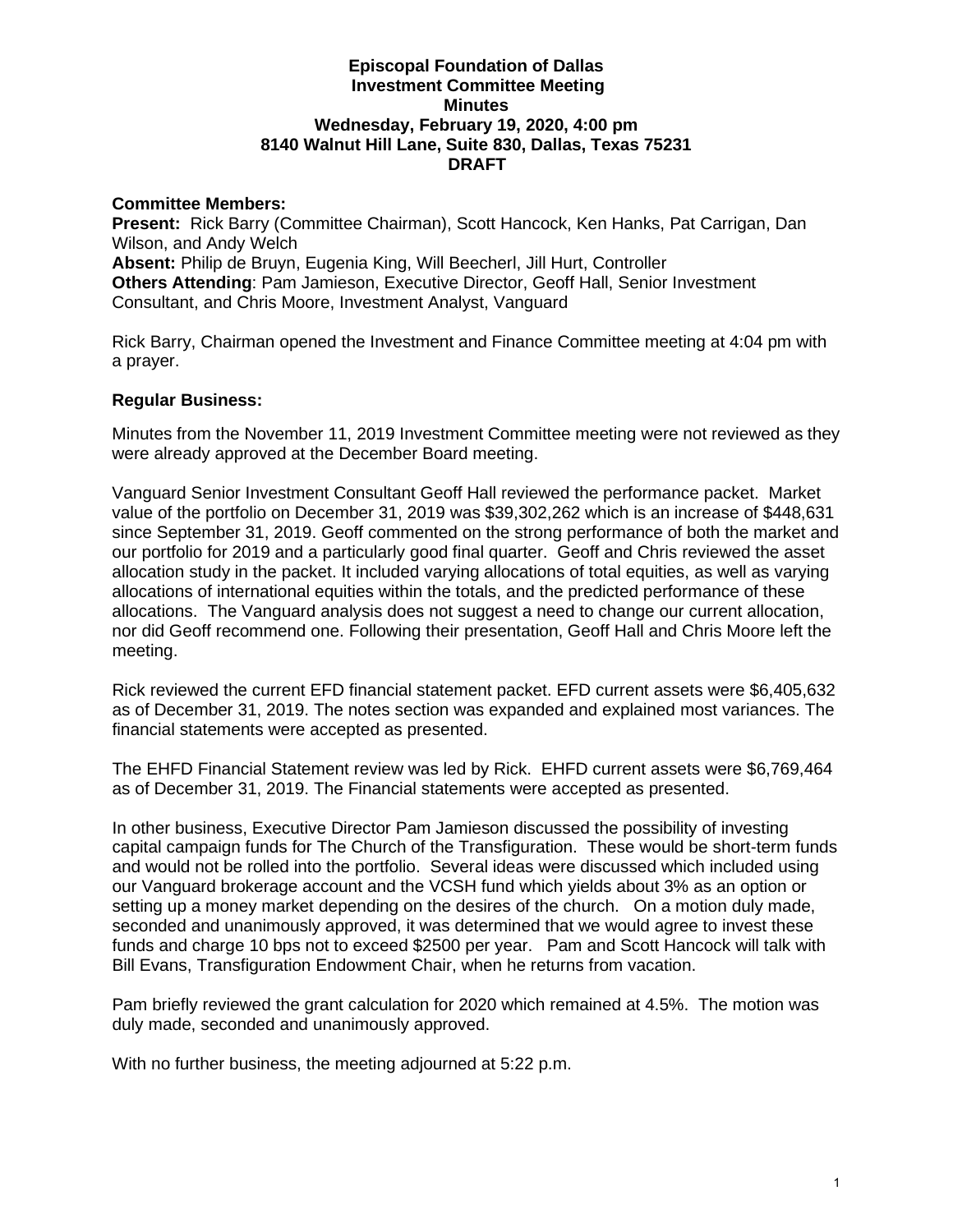## **Episcopal Foundation of Dallas Investment and Finance Committee Meeting Minutes Wednesday, March 19, 2020, 10:00 am Conference Call 712-432-0220, 7524412#**

## **Committee Members:**

**Present:** Andy Welch (Committee Chairman), Scott Hancock, Ken Hanks, Pat Carrigan, Dan Wilson, Philip de Bruyn, and Will Beecherl **Others Attending**: Pam Jamieson, Executive Director and Jill Hurt, Controller

Andy Welch, Chairman, opened the Investment and Finance Committee meeting at 10:02 a.m. with a prayer.

In connection with a request from the Diocese for additional financial assistance as a result of COVID-19. A special meeting of the Investment and Finance Committee meeting was held to discuss the appropriateness of the EFD Grant Calculation based on the current volatility of the stock market. The current grant amount is 4.5% of the average of five years of the EFD fund balance at 12/31. Grant history was presented and is attached.

After reviewing the historical calculations and practices during the 2008 market down turn, the general consensus is that the EFD Grant Calculation remain at 4.5%.

With no further business, the meeting adjourned at 10:22 a.m.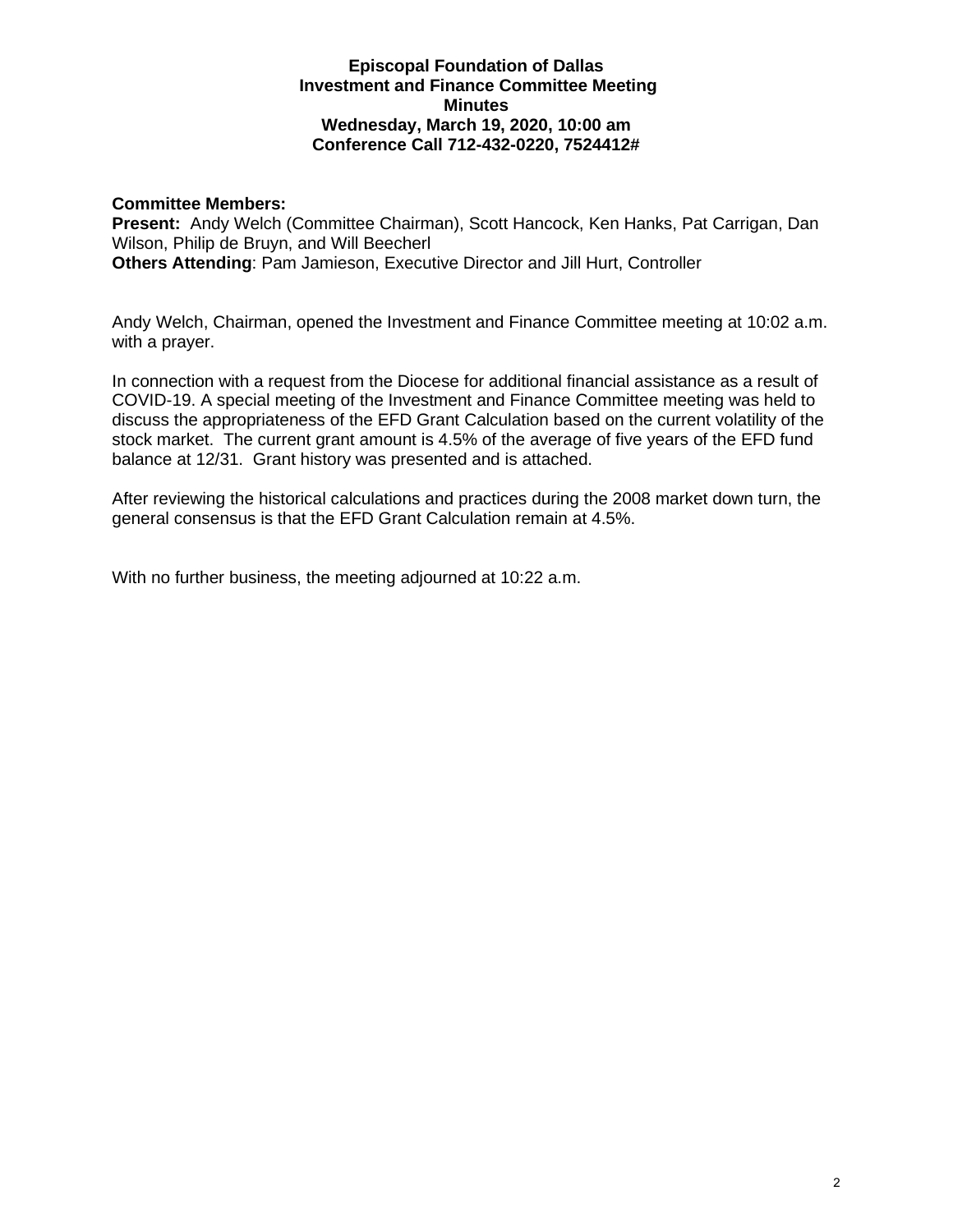# **Episcopal Foundation of Dallas Asset Allocation 5/7/2020**

|                             | Investment<br>Policy |      | 05.7.20      |
|-----------------------------|----------------------|------|--------------|
| <b>Asset Category</b>       | Target               | %    | Total        |
| US Equity                   | 42%                  | 42%  | 14,813,753   |
| <b>International Equity</b> | 28%                  | 28%  | 9,895,871    |
| <b>Fixed Income</b>         | 24%                  | 24%  | 8,294,178    |
| <b>Real Estate</b>          | 6%                   | 6%   | 2,015,094    |
| <b>TOTALS</b>               | 100%                 | 100% | \$35,018,896 |

Note: The Foundations Investment Policy allows for a +/-5 percentage point variance from desired target weighting.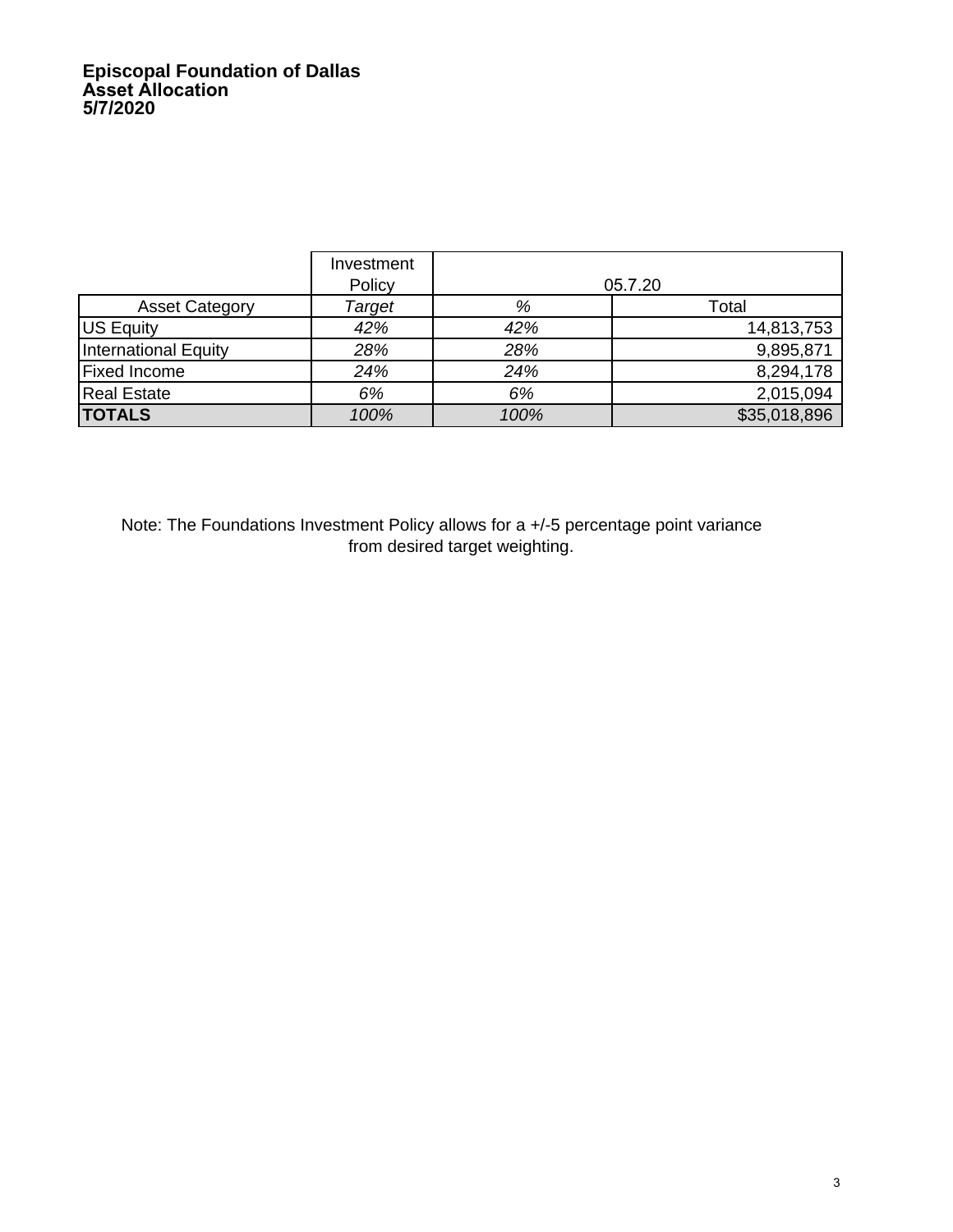### **EPISCOPAL FOUNDATION OF DALLAS STATEMENT OF NET ASSETS**

| <b>Notes</b><br>12/31/2019<br>3/31/2020<br>3/31/2019<br><b>Assets</b><br><b>Cash - Foundation operating</b><br>125,972<br>151,155<br>\$<br>116,956<br>Ŝ.<br><b>Cash - Vanguard Money Market</b><br>(1)<br>188,750<br>187,036<br>188,106<br>Administrative fees receivables<br>37,461<br>43,336<br>45,722<br>(2)<br>9,417<br><b>Accounts receivable (EHFD)</b><br><b>Contribution receivable</b><br>1,600<br><b>Investments - Foundation</b><br>(3)<br>4,998,536<br>5,651,913<br>6,049,859<br>31,517,067<br>33,252,403<br><b>Investments - Agency</b><br>(3)<br>27,244,611<br>Furniture and equipment, net<br>(4)<br>2,119<br>1,225<br>2,500<br>Oil and gas property<br>(5)<br>3,500<br>3,500<br>3,500<br>Deposits and prepaid expenses<br>3,313<br>4,387<br>3,741<br><b>Total assets</b><br>32,604,689<br>\$<br>37,558,545<br>\$<br>39,674,450<br>S<br><b>Liabilities and Net Assets</b><br><b>Liabilities</b><br>2,386<br>6,415<br><b>Payroll liabilities</b><br>2,627<br>\$<br>\$<br>1,071<br>10,000<br><b>Accounts payable</b><br>(6)<br><b>Grants payable</b><br>60,000<br><b>Due to Agency Funds</b><br>31,517,067<br>27,244,611<br>33,252,403<br><b>Total liabilities</b><br>27,246,997<br>31,580,765<br>33,268,818<br><b>Net Assets</b><br><b>Without donor restrictions</b><br>5,355,942<br>5,976,030<br>6,403,882<br>With donor restrictions<br>(5)<br>1,750<br>1,750<br>1,750<br>5,357,692<br><b>Total net assets</b><br>5,977,780<br>6,405,632<br><b>Total liabilities and net assets</b><br>\$<br>\$<br>32,604,689<br>37,558,545<br>39,674,450 |  | As of | As of | As of |
|------------------------------------------------------------------------------------------------------------------------------------------------------------------------------------------------------------------------------------------------------------------------------------------------------------------------------------------------------------------------------------------------------------------------------------------------------------------------------------------------------------------------------------------------------------------------------------------------------------------------------------------------------------------------------------------------------------------------------------------------------------------------------------------------------------------------------------------------------------------------------------------------------------------------------------------------------------------------------------------------------------------------------------------------------------------------------------------------------------------------------------------------------------------------------------------------------------------------------------------------------------------------------------------------------------------------------------------------------------------------------------------------------------------------------------------------------------------------------------------------------------------------------------------------------------|--|-------|-------|-------|
|                                                                                                                                                                                                                                                                                                                                                                                                                                                                                                                                                                                                                                                                                                                                                                                                                                                                                                                                                                                                                                                                                                                                                                                                                                                                                                                                                                                                                                                                                                                                                            |  |       |       |       |
|                                                                                                                                                                                                                                                                                                                                                                                                                                                                                                                                                                                                                                                                                                                                                                                                                                                                                                                                                                                                                                                                                                                                                                                                                                                                                                                                                                                                                                                                                                                                                            |  |       |       |       |
|                                                                                                                                                                                                                                                                                                                                                                                                                                                                                                                                                                                                                                                                                                                                                                                                                                                                                                                                                                                                                                                                                                                                                                                                                                                                                                                                                                                                                                                                                                                                                            |  |       |       |       |
|                                                                                                                                                                                                                                                                                                                                                                                                                                                                                                                                                                                                                                                                                                                                                                                                                                                                                                                                                                                                                                                                                                                                                                                                                                                                                                                                                                                                                                                                                                                                                            |  |       |       |       |
|                                                                                                                                                                                                                                                                                                                                                                                                                                                                                                                                                                                                                                                                                                                                                                                                                                                                                                                                                                                                                                                                                                                                                                                                                                                                                                                                                                                                                                                                                                                                                            |  |       |       |       |
|                                                                                                                                                                                                                                                                                                                                                                                                                                                                                                                                                                                                                                                                                                                                                                                                                                                                                                                                                                                                                                                                                                                                                                                                                                                                                                                                                                                                                                                                                                                                                            |  |       |       |       |
|                                                                                                                                                                                                                                                                                                                                                                                                                                                                                                                                                                                                                                                                                                                                                                                                                                                                                                                                                                                                                                                                                                                                                                                                                                                                                                                                                                                                                                                                                                                                                            |  |       |       |       |
|                                                                                                                                                                                                                                                                                                                                                                                                                                                                                                                                                                                                                                                                                                                                                                                                                                                                                                                                                                                                                                                                                                                                                                                                                                                                                                                                                                                                                                                                                                                                                            |  |       |       |       |
|                                                                                                                                                                                                                                                                                                                                                                                                                                                                                                                                                                                                                                                                                                                                                                                                                                                                                                                                                                                                                                                                                                                                                                                                                                                                                                                                                                                                                                                                                                                                                            |  |       |       |       |
|                                                                                                                                                                                                                                                                                                                                                                                                                                                                                                                                                                                                                                                                                                                                                                                                                                                                                                                                                                                                                                                                                                                                                                                                                                                                                                                                                                                                                                                                                                                                                            |  |       |       |       |
|                                                                                                                                                                                                                                                                                                                                                                                                                                                                                                                                                                                                                                                                                                                                                                                                                                                                                                                                                                                                                                                                                                                                                                                                                                                                                                                                                                                                                                                                                                                                                            |  |       |       |       |
|                                                                                                                                                                                                                                                                                                                                                                                                                                                                                                                                                                                                                                                                                                                                                                                                                                                                                                                                                                                                                                                                                                                                                                                                                                                                                                                                                                                                                                                                                                                                                            |  |       |       |       |
|                                                                                                                                                                                                                                                                                                                                                                                                                                                                                                                                                                                                                                                                                                                                                                                                                                                                                                                                                                                                                                                                                                                                                                                                                                                                                                                                                                                                                                                                                                                                                            |  |       |       |       |
|                                                                                                                                                                                                                                                                                                                                                                                                                                                                                                                                                                                                                                                                                                                                                                                                                                                                                                                                                                                                                                                                                                                                                                                                                                                                                                                                                                                                                                                                                                                                                            |  |       |       |       |
|                                                                                                                                                                                                                                                                                                                                                                                                                                                                                                                                                                                                                                                                                                                                                                                                                                                                                                                                                                                                                                                                                                                                                                                                                                                                                                                                                                                                                                                                                                                                                            |  |       |       |       |
|                                                                                                                                                                                                                                                                                                                                                                                                                                                                                                                                                                                                                                                                                                                                                                                                                                                                                                                                                                                                                                                                                                                                                                                                                                                                                                                                                                                                                                                                                                                                                            |  |       |       |       |
|                                                                                                                                                                                                                                                                                                                                                                                                                                                                                                                                                                                                                                                                                                                                                                                                                                                                                                                                                                                                                                                                                                                                                                                                                                                                                                                                                                                                                                                                                                                                                            |  |       |       |       |
|                                                                                                                                                                                                                                                                                                                                                                                                                                                                                                                                                                                                                                                                                                                                                                                                                                                                                                                                                                                                                                                                                                                                                                                                                                                                                                                                                                                                                                                                                                                                                            |  |       |       |       |
|                                                                                                                                                                                                                                                                                                                                                                                                                                                                                                                                                                                                                                                                                                                                                                                                                                                                                                                                                                                                                                                                                                                                                                                                                                                                                                                                                                                                                                                                                                                                                            |  |       |       |       |
|                                                                                                                                                                                                                                                                                                                                                                                                                                                                                                                                                                                                                                                                                                                                                                                                                                                                                                                                                                                                                                                                                                                                                                                                                                                                                                                                                                                                                                                                                                                                                            |  |       |       |       |
|                                                                                                                                                                                                                                                                                                                                                                                                                                                                                                                                                                                                                                                                                                                                                                                                                                                                                                                                                                                                                                                                                                                                                                                                                                                                                                                                                                                                                                                                                                                                                            |  |       |       |       |
|                                                                                                                                                                                                                                                                                                                                                                                                                                                                                                                                                                                                                                                                                                                                                                                                                                                                                                                                                                                                                                                                                                                                                                                                                                                                                                                                                                                                                                                                                                                                                            |  |       |       |       |
|                                                                                                                                                                                                                                                                                                                                                                                                                                                                                                                                                                                                                                                                                                                                                                                                                                                                                                                                                                                                                                                                                                                                                                                                                                                                                                                                                                                                                                                                                                                                                            |  |       |       |       |
|                                                                                                                                                                                                                                                                                                                                                                                                                                                                                                                                                                                                                                                                                                                                                                                                                                                                                                                                                                                                                                                                                                                                                                                                                                                                                                                                                                                                                                                                                                                                                            |  |       |       |       |
|                                                                                                                                                                                                                                                                                                                                                                                                                                                                                                                                                                                                                                                                                                                                                                                                                                                                                                                                                                                                                                                                                                                                                                                                                                                                                                                                                                                                                                                                                                                                                            |  |       |       |       |

**Notes to Statement of Net Assets:**

- **(1) The Vanguard money market account was opened on 3/31/2019. Funds in the account represent the dollars needed to fund the 2020 grant program.**
- **(2) Accounts receivable of \$9,417 represents the amount due from EHFD for administrative services provided by EFD. Time spent developing the EHFD website and evaluating insurance coverage in 2018 caused higher expense that year.This was received as of 3/31/2020.**
- **(3) See Client Activity Summary for a roll forward of investments.**
- **(4) The increase in Furniture and equipment represents the purchase of a new laptop computer and associated productivity software for the Controller.**
- **(5) The Foundation accepted a contribution of property in 1989. Under the terms of the property assignment, the Foundation shares any receipts from the property 50%:50% with other charities. The property is conservatively valued at \$3,500. Half the value is reflected as "temporarily restricted" due to the terms of the property assignment.**
- **(6) Grants payable at 12/31/2019 represented \$30,000 approved for Community Garden Kitchen in 2016. That commitment along with a \$30,000 grant approved in a subsequent year was paid to Community Garden Kitchen in December 2019.**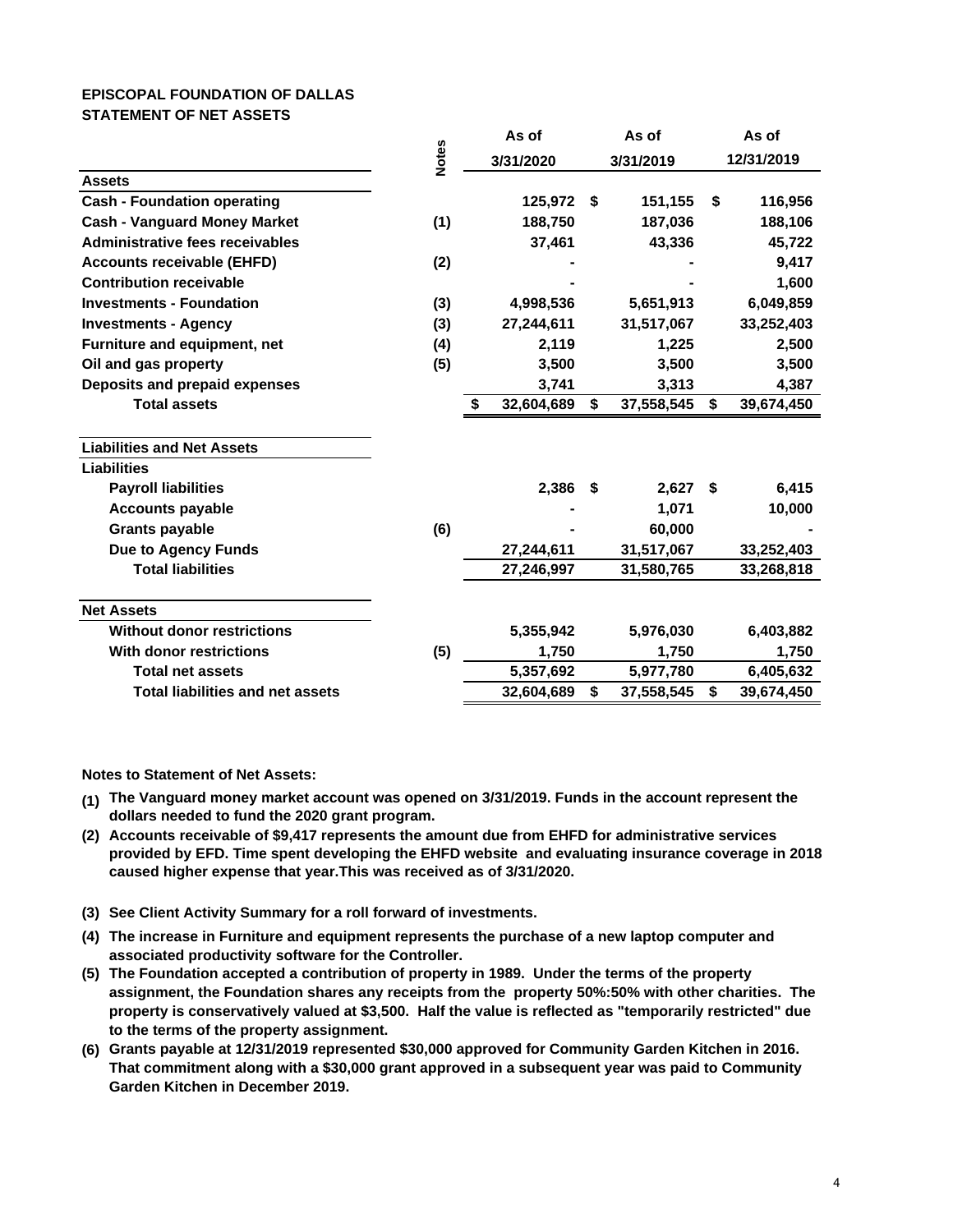#### **EPISCOPAL FOUNDATION OF DALLAS**

#### **STATEMENT OF ACTIVITIES**

|                                              |              | Quarter-Ended   | Quarter-Ended   |     | <b>Year Ended</b> |
|----------------------------------------------|--------------|-----------------|-----------------|-----|-------------------|
|                                              | <b>Notes</b> | 3/31/2020       | 3/31/2019       |     | 12/31/19          |
| <b>Operating Revenues and Expenses</b>       |              |                 |                 |     |                   |
| Administrative fee income-gross              |              | 45,780          | 50,646          | -\$ | 207,434           |
| Interest - money market account              | (1)          | 643             | 36              |     | 2,248             |
| <b>Misc Income (EHFD)</b>                    |              |                 |                 |     | 9,374             |
| <b>Total operating revenue/support</b>       |              | 46,423          | 50,682          |     | 219,056           |
| <b>Payroll and payroll taxes</b>             |              | 31,433          | 31,044          |     | 143,861           |
| <b>Professional fees</b>                     | (2)          | 5,149           | 162             |     | 35,915            |
| <b>Sponsorships</b>                          | (3)          | 3,000           | 6,500           |     | 7,500             |
| <b>Office operation</b>                      |              | 8,304           | 6,353           |     | 25,950            |
| <b>Total operating expenses</b>              | (4)          | 47,887          | 44,059          |     | 213,226           |
| Increase in net assets from operations       |              | (1, 463)        | 6,623           |     | 5,830             |
| <b>Contributions Income - Episcopal Fund</b> |              | 5               | 100             |     | 9,357             |
| <b>Net Investment Gains</b>                  |              |                 |                 |     |                   |
| Interest & dividends                         |              | 18,448          | 20,597          |     | 229,319           |
| <b>Realized gains</b>                        |              | 17,760          | 30,947          |     | 82,891            |
| <b>Unrealized gains</b>                      |              | (1,072,340)     | 488,047         |     | 870,736           |
| Less: Vanguard advisory fees                 |              | (1,633)         | (1, 486)        |     | (6, 205)          |
| Less: Admin fees on EFD funds                |              | (8, 319)        | (7, 310)        |     | (31, 036)         |
| <b>Total net investment revenue</b>          |              | (1,046,084)     | 530,795         |     | 1,145,705         |
| <b>Grant Expense</b>                         |              |                 |                 |     |                   |
| <b>Foundation grants</b>                     |              | 1,000           | 30,000          |     | 213,900           |
| <b>Trustee fund grants</b>                   |              |                 |                 |     |                   |
| <b>Advised fund grants</b>                   |              | 2,000           | 10,000          |     | 21,622            |
| <b>Total grant expense</b>                   |              | 3,000           | 40,000          |     | 235,522           |
| Total Increase (decrease) in net assets      |              | (1,050,543)     | 497,518         |     | 925,370           |
| Net assets at beginning of period            |              | 6,408,235       | 5,480,262       |     | 5,480,262         |
| Net assets at end of period                  |              | \$<br>5,357,692 | \$<br>5,977,780 | \$  | 6,405,632         |

#### **Notes to Statement of Activities:**

**(1) See Note 1 on Statement of Net Assets**

**(2) Brochure Design for Planned Giving of \$10,000 and one time fee for K.McCabe for**

**training**

**(3) Sponsorships represent charitable gifts to (1) support the fundraising efforts of nonprofit organizations that share similar funding priorities with the Foundation and the Diocese, and to (2) heighten awareness of the Foundation. The sponsorship program launced in 2018 and expanded in 2019. The budget for 2020 is \$8,000**

**(4) See Actual vs. Budget Report for additional detail.**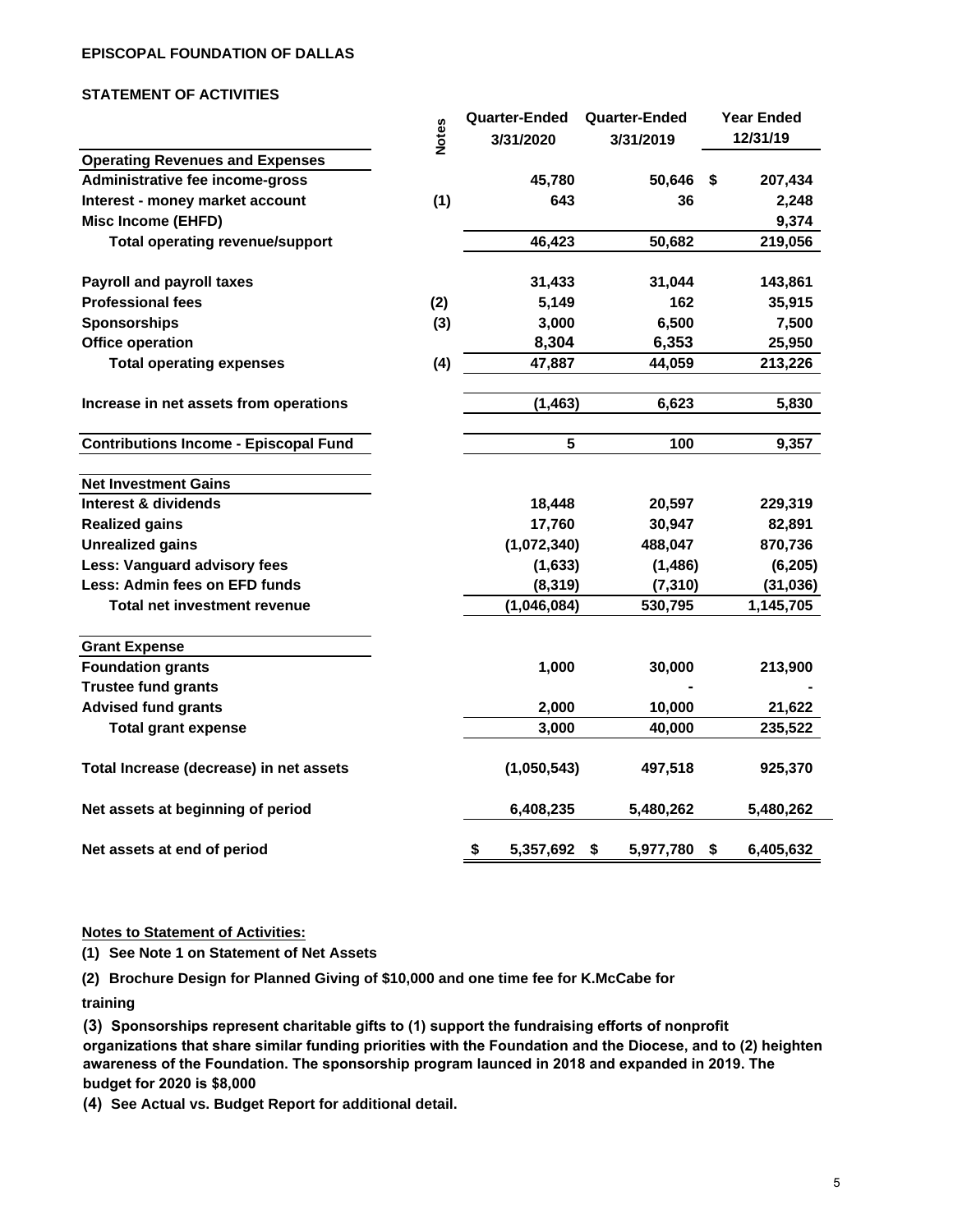## **EPISCOPAL FOUNDATION OF DALLAS STATEMENT of ACTUAL VS. BUDGET**

|                                                           | 2020          |  |    |               |          | YTD at 03/31/2020 |    |                 |  |  |
|-----------------------------------------------------------|---------------|--|----|---------------|----------|-------------------|----|-----------------|--|--|
|                                                           |               |  |    |               |          |                   |    | <b>Variance</b> |  |  |
|                                                           |               |  |    |               |          |                   |    | over (under)    |  |  |
| <b>Operating Revenue and Expenses</b>                     | Annual        |  |    | <b>Actual</b> |          | <b>Budget</b>     |    | <b>Budget</b>   |  |  |
| <b>Revenue</b>                                            |               |  |    |               |          |                   |    |                 |  |  |
| Administrative fee income - gross                         | \$<br>209,000 |  | \$ | 45,780        | \$       | 52,250            | \$ | (6, 470)        |  |  |
| Other Income (EHFD)                                       | 10,000        |  |    | 648           | \$       | 2,500             |    | (1, 852)        |  |  |
| <b>Operating Revenue</b>                                  | \$<br>219,000 |  | \$ | 46,428        | \$       | 54,750            | \$ | (8, 322)        |  |  |
| <b>Expenses</b><br><b>Payroll</b>                         |               |  |    |               | \$       |                   |    |                 |  |  |
| <b>Executive Director</b>                                 | 78,750        |  |    | 19,688        | \$       | 19,688            |    |                 |  |  |
| <b>Grant Administrator</b>                                | 12,000        |  |    |               | \$       | 3,000             |    | (3,000)         |  |  |
| <b>Controller</b>                                         | 35,000        |  |    | 9,512         | \$       | 8,750             |    | 762             |  |  |
| <b>Employers Payroll Taxes</b>                            | 9,600         |  |    | 2,234         | \$       | 2,400             |    |                 |  |  |
|                                                           |               |  |    |               |          |                   |    | (166)           |  |  |
| <b>Total Payroll Expenses</b><br><b>Professional Fees</b> | \$<br>135,350 |  | \$ | 31,433        | \$       | 33,838            | \$ | (2, 404)        |  |  |
| <b>Audit</b>                                              |               |  |    |               | \$       |                   |    |                 |  |  |
|                                                           | 21,500        |  |    | 4,750         | \$       | 5,375             |    | (625)           |  |  |
| Tax return preparation                                    | 3,400         |  |    |               | \$       | 850               |    | (850)           |  |  |
| <b>Website &amp; Computer Tech</b>                        | 2,500         |  |    | 21            | \$       | 625               |    | (604)           |  |  |
| <b>Legal Fees</b>                                         | 500           |  |    |               | \$       | 125               |    | (125)           |  |  |
| <b>Marketing</b>                                          | 1,500         |  |    |               | \$       | 375               |    | (375)           |  |  |
| <b>Development</b>                                        | 1,500         |  |    | 378           | \$       | 375               |    | 3               |  |  |
| <b>Total Professional Fees</b>                            | \$<br>30,900  |  | \$ | 5,149         | \$       | 7,725             | \$ | (2, 576)        |  |  |
| <b>Sponsorships</b>                                       | \$<br>8,000   |  | \$ | 3,000         | \$<br>\$ | 2,000             | \$ | 1,000           |  |  |
|                                                           |               |  |    |               | \$       |                   |    |                 |  |  |
| <b>Office Expense</b>                                     |               |  |    |               | \$       |                   |    |                 |  |  |
| Rent                                                      | 8,500         |  |    | 2,583         | \$       | 2,125             |    | 458             |  |  |
| Insurance-D&O/Liability                                   | 8,500         |  |    | 2,844         | \$       | 2,125             |    | 719             |  |  |
| <b>Telephone/Fax/Internet</b>                             | 600           |  |    | 150           | \$       | 150               |    | (0)             |  |  |
| <b>Computer Expense</b>                                   | 2,000         |  |    | 528           | \$       | 500               |    | 28              |  |  |
| <b>Development</b>                                        | 500           |  |    |               | \$       | 125               |    | (125)           |  |  |
| Depreciation                                              | 1,300         |  |    | 381           | \$       | 325               |    | 56              |  |  |
| <b>Professional Development</b>                           | 1,500         |  |    | 450           | \$       | 375               |    | 75              |  |  |
| <b>Office Supplies</b>                                    | 2,000         |  |    | 48            | \$       | 500               |    | (453)           |  |  |
| <b>Marketing materials</b>                                | 500           |  |    | 35            | \$       | 125               |    | (90)            |  |  |
| <b>Insurance-Worker's Comp</b>                            | 300           |  |    | 91            |          | 75                |    | 16              |  |  |
| <b>Property Taxes</b>                                     | 100           |  |    |               |          | 25                |    | (25)            |  |  |
| <b>Board Luncheon</b>                                     | 1,000         |  |    |               | \$       | 250               |    | (250)           |  |  |
| <b>Meetings</b>                                           | 1,200         |  |    |               | \$       | 300               |    | (300)           |  |  |
| <b>Convention</b>                                         | 200           |  |    |               | \$       | 50                |    | (50)            |  |  |
| <b>Memorials &amp; special gifts</b>                      | 500           |  |    | 92            | \$       | 125               |    | (33)            |  |  |
| <b>Miscellaneous</b>                                      | 500           |  |    | 1,103         | \$       | 125               |    | 978             |  |  |
| <b>Special Events</b>                                     | 14,000        |  |    |               | \$       | 3,500             |    |                 |  |  |
| <b>Total Office Expense</b>                               | \$<br>43,200  |  | \$ | 8,304         | \$       | 12,800            | \$ | 1,004           |  |  |
|                                                           |               |  |    |               |          |                   |    |                 |  |  |
| <b>Operating Expense</b>                                  | \$<br>217,450 |  | \$ | 47,887        | \$       | 56,363            | \$ | (3, 976)        |  |  |
|                                                           |               |  | \$ |               |          |                   |    |                 |  |  |
| <b>Operating Surplus (Deficit)</b>                        | \$<br>1,550   |  |    | $(1,459)$ \$  |          | $(1,613)$ \$      |    | (4, 346)        |  |  |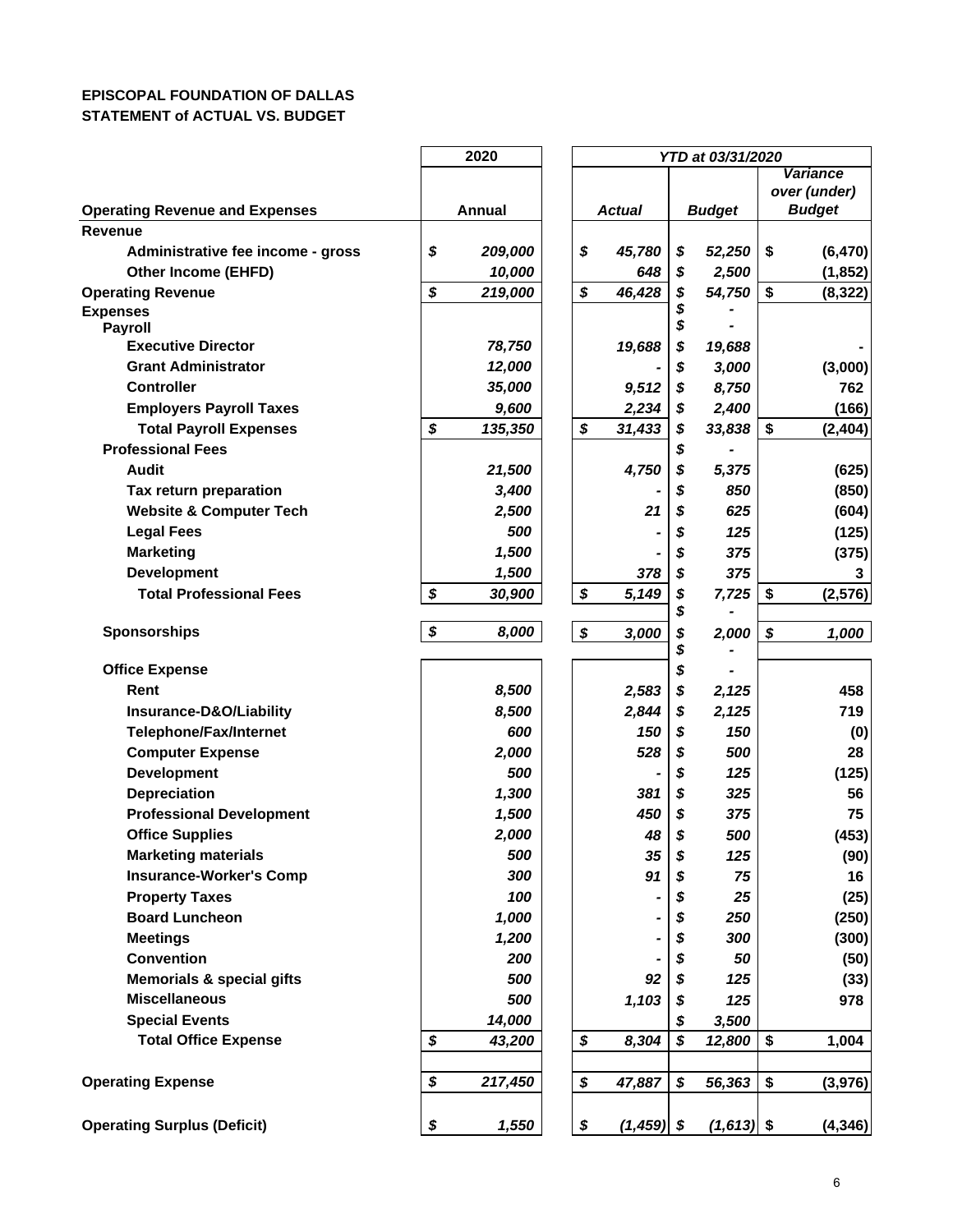|                                                | <b>Market Value</b><br>12/31/2019 | <b>Deposits</b>          | Withdrawals              | <b>Net Deposits/</b><br>Withdrawals | Interest &<br><b>Dividends</b> | <b>Adm Fees</b> | <b>Money Mgr</b><br>Fees | Realized<br>Gains/<br>(Losses) | <b>Unrealized</b><br>Gains/ (Losses) | <b>Market Value</b><br>3/31/2020 |
|------------------------------------------------|-----------------------------------|--------------------------|--------------------------|-------------------------------------|--------------------------------|-----------------|--------------------------|--------------------------------|--------------------------------------|----------------------------------|
| <b>ASSET MANAGERS</b>                          |                                   |                          |                          |                                     |                                |                 |                          |                                |                                      |                                  |
| <b>Proceeds from Class Actions</b>             | 39,302,262.16                     |                          |                          | (290, 133.53)                       | 119,286.45                     | (54,040.61)     | (10,610.45)              | 115,051.54                     | (6,938,668.92)                       |                                  |
| Vanguard<br><b>TOTAL MANAGERS</b>              | 39,302,262.16                     |                          |                          | (290, 133.53)                       | 119.286.45                     | (54,040.61)     | (10,610.45)              | 115,051.54                     | (6,938,668.92)                       | 32,243,146.64<br>32,243,146.64   |
| <u>AGENCY ACCOUNTS</u>                         |                                   |                          |                          |                                     |                                |                 |                          |                                |                                      |                                  |
| <b>Frank Hughes Estate</b>                     | 1,046,140.00                      |                          | (12,542.00)              | (12,542.00)                         | 3,157.70                       | (1,438.44)      | (282.43)                 | 3,036.28                       | (183, 343.73)                        | 854,727.38                       |
| <b>Amistad Mission</b>                         | 1,463,466.09                      | $\blacksquare$           |                          |                                     | 4,463.79                       | (2,012.27)      | (395.09)                 | 4,296.59                       | (259, 451.14)                        | 1,210,367.97                     |
| <b>Episcopal Health Foundation of Dallas</b>   | 6,438,856.94                      | $\overline{\phantom{a}}$ | (20.602.00)              | (20, 602.00)                        | 19,594.15                      | (8,853.43)      | (1,738.30)               | 18,863.88                      | (1, 138, 858.45)                     | 5,307,262.79                     |
| Alice L. Bomar Trust fund                      | 39,339.27                         | $\overline{\phantom{a}}$ | (841.11)                 | (841.11)                            | 117.77                         | (54.09)         | (10.62)                  | 113.15                         | (6,832.00)                           | 31,832.37                        |
| <b>Church of the Incarnation Pension Trust</b> | 1,637,120.85                      | 133,931.33               | (11,709.84)              | 122,221.49                          | 5,347.84                       | (2, 251.04)     | (441.97)                 | 5,181.09                       | (312, 893.29)                        | 1,454,284.97                     |
| Our Merciful Saviour Episcopal Church          | 71,934.07                         |                          |                          |                                     | 219.41                         | (98.91)         | (19.42)                  | 211.20                         | (12,752.86)                          | 59,493.49                        |
| Annie Harris Norton Fund                       | 4,734.57                          | ÷,                       | $\overline{\phantom{a}}$ | ٠                                   | 14.44                          | (6.51)          | (1.28)                   | 13.90                          | (839.36)                             | 3,915.76                         |
| St. Albans Scholarship Fund                    | 12,992.98                         | $\blacksquare$           |                          | $\overline{\phantom{a}}$            | 39.63                          | (17.87)         | (3.51)                   | 38.14                          | (2,303.47)                           | 10,745.90                        |
| St. John's Episcopal School                    | 5,295,696.42                      |                          |                          |                                     | 16,152.68                      | (7, 281.58)     | (1,429.68)               | 15,547.63                      | (938, 849.56)                        | 4,379,835.91                     |
| St. Mark's Irving                              | 172,641.00                        | 50,000.00                | (10,000.00)              | 40,000.00                           | 644.53                         | (237.38)        | (46.61)                  | 581.75                         | (36, 638.96)                         | 176,944.33                       |
| Blank                                          |                                   |                          |                          |                                     |                                |                 |                          |                                |                                      |                                  |
| Parish Episcopal School Fund                   | 3,716,559.69                      | $\overline{\phantom{a}}$ |                          |                                     | 11,336.06                      | (5, 110.27)     | (1,003.36)               | 10,911.45                      | (658, 891.70)                        | 3,073,801.87                     |
| Good Shepherd Episcopal Church                 | 63,252.99                         | $\blacksquare$           |                          |                                     | 192.93                         | (86.97)         | (17.08)                  | 185.71                         | (11, 213.83)                         | 52,313.75                        |
| Petrash Scholarship Fund                       | 15,669.68                         |                          |                          |                                     | 47.79                          | (21.55)         | (4.23)                   | 46.00                          | (2,778.01)                           | 12,959.68                        |
| The Santiago Foundation                        | 792,854.63                        | 1,743.47                 |                          | 1,743.47                            | 2,422.95                       | (1,090.18)      | (214.05)                 | 2,332.62                       | (140, 856.46)                        | 657,192.98                       |
| St. Augustine's Episcopal Church               | 134,823.55                        |                          |                          |                                     | 411.23                         | (185.38)        | (36.40)                  | 395.83                         | (23,902.24)                          | 111,506.59                       |
| St. Matthew's Cathedral Revolving Fund         | 668.20                            | $\overline{a}$           |                          | ٠                                   | 2.04                           | (0.92)          | (0.18)                   | 1.96                           | (118.47)                             | 552.63                           |
| St. Matthew's Cathedral Endowment Fund         | 1,299,958.24                      |                          | (14, 874.00)             | (14, 874.00)                        | 3,947.77                       | (1,787.44)      | (350.95)                 | 3,801.70                       | (229, 461.45)                        | 1,061,233.87                     |
| <b>Holy Nativity</b>                           | 172,172.18                        | $\blacksquare$           | (75,000.00)              | (75,000.00)                         | 326.71                         | (236.74)        | (46.48)                  | 295.67                         | (17, 836.68)                         | 79,674.66                        |
| <b>ECR - Building Fund</b>                     | 236,438.85                        |                          |                          |                                     | 721.18                         | (325.10)        | (63.83)                  | 694.16                         | (41, 917.16)                         | 195,548.10                       |
| <b>DIOCESAN ACCOUNTS</b>                       |                                   |                          |                          |                                     |                                |                 |                          |                                |                                      |                                  |
| E.D. Farmer Foundation                         | 828,948.91                        |                          | $\overline{a}$           |                                     | 2,528.42                       | (1, 139.80)     | (223.79)                 | 2,433.70                       | (146, 960.52)                        | 685,586.92                       |
| <b>Endowment of the Episcopate</b>             | 2,366,494.57                      |                          |                          |                                     | 7,218.17                       | (3, 253.93)     | (638.88)                 | 6,947.79                       | (419, 544.89)                        | 1,957,222.83                     |
| St. Paul Memorial Fund                         | 630,373.64                        |                          |                          |                                     | 1,922.74                       | (866.76)        | (170.18)                 | 1,850.71                       | (111, 756.03)                        | 521,354.12                       |
| <b>Corporation of the Diocese</b>              | 2,998,833.31                      | $\blacksquare$           | (325,000.00)             | (325,000.00)                        | 8,380.26                       | (4, 123.40)     | (809.60)                 | 8,317.46                       | (492,439.73)                         | 2,193,158.30                     |
| The Mausoleum Perpetual Care Fund              | 131,726.99                        | $\overline{a}$           | $\overline{\phantom{a}}$ | $\overline{\phantom{a}}$            | 401.78                         | (181.12)        | (35.56)                  | 386.74                         | (23, 353.27)                         | 108,945.56                       |
| <b>Memorial Scholarship Fund</b>               | 724,187.62                        | $\blacksquare$           | $\blacksquare$           | ٠                                   | 2,208.87                       | (995.76)        | (195.51)                 | 2,126.14                       | (128, 387.88)                        | 598,943.48                       |
| Ministry with the Aging, Inc. / Bruton         | 288,445.02                        | $\overline{a}$           |                          | ٠                                   | 879.80                         | (396.61)        | (77.87)                  | 846.85                         | (51, 137.09)                         | 238,560.10                       |
| Elizabeth Austin Miller Fund                   | 198,116.59                        | $\blacksquare$           | $\blacksquare$           | ٠                                   | 604.28                         | (272.41)        | (53.49)                  | 581.66                         | (35, 123.18)                         | 163,853.45                       |
| Junker Fund                                    | 139,560.25                        |                          |                          |                                     | 425.68                         | (191.90)        | (37.68)                  | 409.73                         | (24.741.99)                          | 115,424.09                       |
| <b>Price Fund</b>                              | 123,430.54                        | $\overline{\phantom{a}}$ | $\overline{a}$           | $\overline{\phantom{a}}$            | 376.49                         | (169.72)        | (33.32)                  | 362.38                         | (21, 882.43)                         | 102,083.94                       |
| William B. Clayton Fund                        | 222,238.21                        | $\overline{\phantom{a}}$ |                          | $\overline{\phantom{a}}$            | 677.86                         | (305.58)        | (60.00)                  | 652.47                         | (39, 399.58)                         | 183,803.38                       |
| Hiram and LaVerne McCurry Fund                 | 393,249.43                        | $\blacksquare$           | $\overline{\phantom{a}}$ | $\blacksquare$                      | 1,199.48                       | (540.72)        | (106.17)                 | 1,154.54                       | (69, 717.38)                         | 325,239.18                       |
| <b>Bishop Moore Endowment</b>                  | 45,002.98                         | $\overline{\phantom{a}}$ | $\blacksquare$           | ٠                                   | 137.27                         | (61.88)         | (12.15)                  | 132.12                         | (7,978.38)                           | 37,219.96                        |
| <b>Estate of Estelle Smith</b>                 | 669,888.69                        | $\overline{\phantom{a}}$ |                          | ٠                                   | 2,043.26                       | (921.10)        | (180.85)                 | 1,966.73                       | (118, 761.47)                        | 554,035.26                       |
| Lawrence Blake Scholarship Trust               | 825,780.71                        | $\blacksquare$           |                          | ٠                                   | 2,518.76                       | (1, 135.45)     | (222.94)                 | 2,424.41                       | (146, 398.85)                        | 682,966.64                       |
| <b>The Gathering</b>                           | 50,805.45                         |                          |                          |                                     | 154.97                         | (69.86)         | (13.72)                  | 149.16                         | (9,007.07)                           | 42,018.93                        |
| <b>EPISCOPAL FOUNDATION ACCOUNTS</b>           |                                   |                          |                          |                                     |                                |                 |                          |                                |                                      |                                  |
| The Episcopal Fund                             | 4,685,331.11                      | 1,604.62                 | (4,844.00)               | (3,239.38)                          | 14,290.47                      | (6, 442.31)     | (1,264.89)               | 13,757.12                      | (830, 670.80)                        | 3,871,761.32                     |
| The Julie and Louis Beecherl Trustee's Fund    | 636,135.29                        | $\blacksquare$           | $\blacksquare$           | $\blacksquare$                      | 1,940.31                       | (874.69)        | (171.74)                 | 1,867.62                       | (112, 777.48)                        | 526,119.31                       |
| <b>Beecherl Advised Fund</b>                   | 289,663.14                        | $\blacksquare$           | $\blacksquare$           | $\blacksquare$                      | 883.51                         | (398.29)        | (78.20)                  | 850.42                         | (51, 353.04)                         | 239,567.54                       |
| J. C. Brown Memorial Scholarship Advised F     | 344,930.61                        | $\blacksquare$           |                          |                                     | 1,052.08                       | (474.28)        | (93.12)                  | 1,012.69                       | (61, 151.16)                         | 285,276.82                       |
| <b>Bishop Stanton Advised Fund</b>             | 93,798.90                         |                          | (2,000.00)               |                                     | 281.39                         | (128.97)        | (25.32)                  | 272.39                         | (16, 387.88)                         | 77,810.51                        |
| <b>AGENCY ACCOUNTS</b>                         | 33,252,403.11                     | 185,674.80               | (470,568.95)             | (284, 894.15)                       | 100,838.69                     | (45,722.07)     | (8,977.18)               | 97,291.30                      | (5,866,328.56)                       | 27,244,611.14                    |
| <b>EPISCOPAL FOUNDATION ACCOUNTS</b>           | 6,049,859.05                      | 1,604.62                 | (6,844.00)               | (3,239.38)                          | 18,447.76                      | (8,318.54)      | (1,633.27)               | 17,760.24                      | (1,072,340.36)                       | 5,000,535.50                     |
| <b>TOTAL</b>                                   | 39,302,262.16                     | 187,279.42               | (477, 412.95)            | (288, 133.53)                       | 119,286.45                     | (54,040.61)     | (10,610.45)              | 115,051.54                     | (6,938,668.92)                       | 32,245,146.64                    |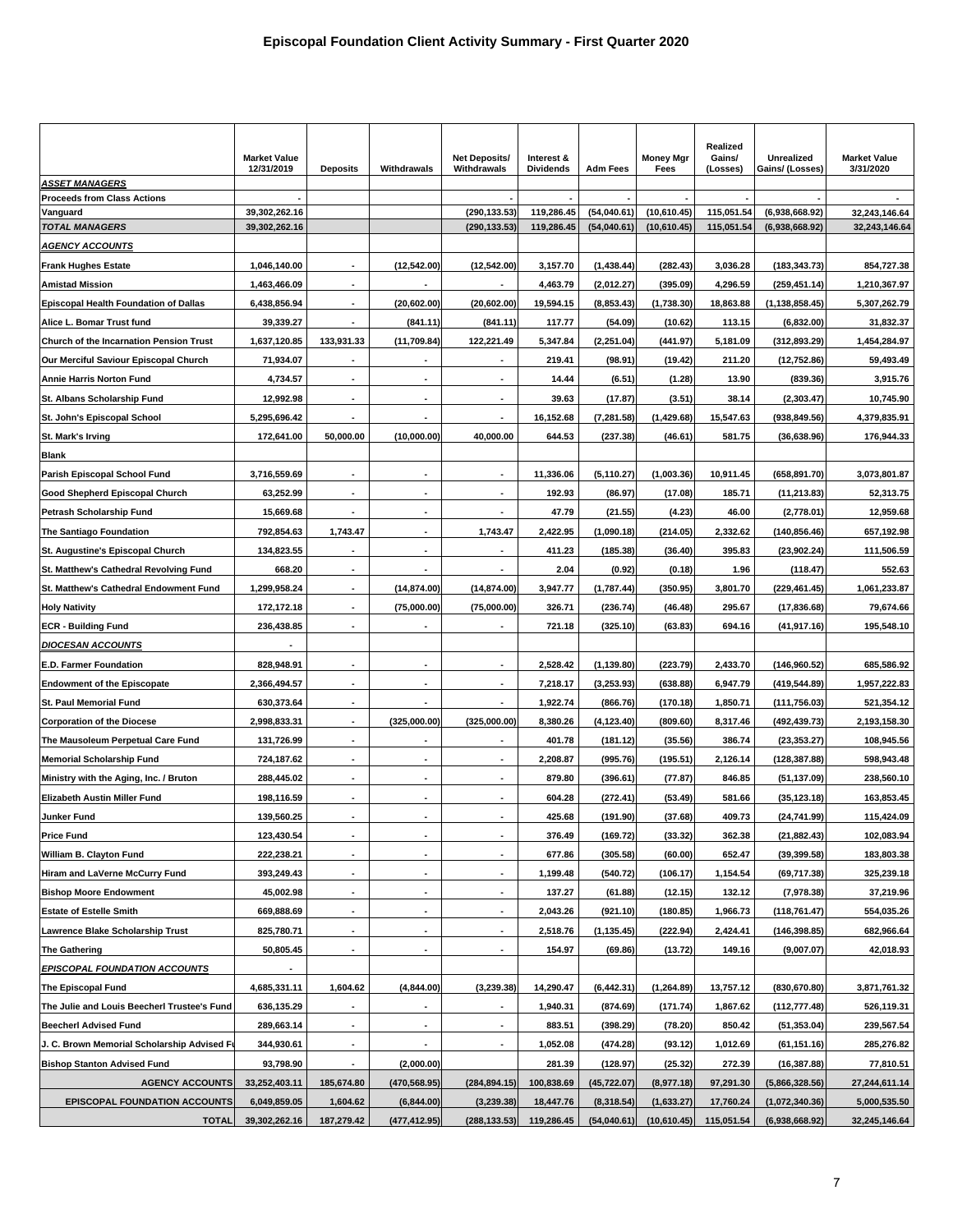# Episcopal Health Foundation of Dallas Calculation of Amount Available for 2020 Grants

|                        |                | Market Value    |
|------------------------|----------------|-----------------|
| 2016                   | Q1             | 5,810,767       |
| 2016                   | Q2             | 5,867,623       |
| 2016                   | Q3             | 6,137,413       |
| 2016                   | Q4             | 5,872,425       |
| 2017                   | Q1             | 6,179,651       |
| 2017                   | Q2             | 6,405,201       |
| 2017                   | Q <sub>3</sub> | 6,481,315       |
| 2017                   | Q4             | 6,612,856       |
| 2018                   | Q <sub>1</sub> | 6,564,545       |
| 2018                   | Q2             | 6,619,443       |
| 2018                   | Q <sub>3</sub> | 6,499,584       |
| 2018                   | Q4             | 5,835,131       |
| 2019                   | Q <sub>1</sub> | 6,105,669       |
| 2019                   | Q <sub>2</sub> | 6,281,520       |
| 2019                   | Q <sub>3</sub> | 6,120,314       |
| 2019                   | Q4             | 6,438,857       |
|                        |                |                 |
| 12-Quarter Average     |                | \$<br>6,239,520 |
|                        |                |                 |
| Available Grants at 5% |                | \$<br>311,976   |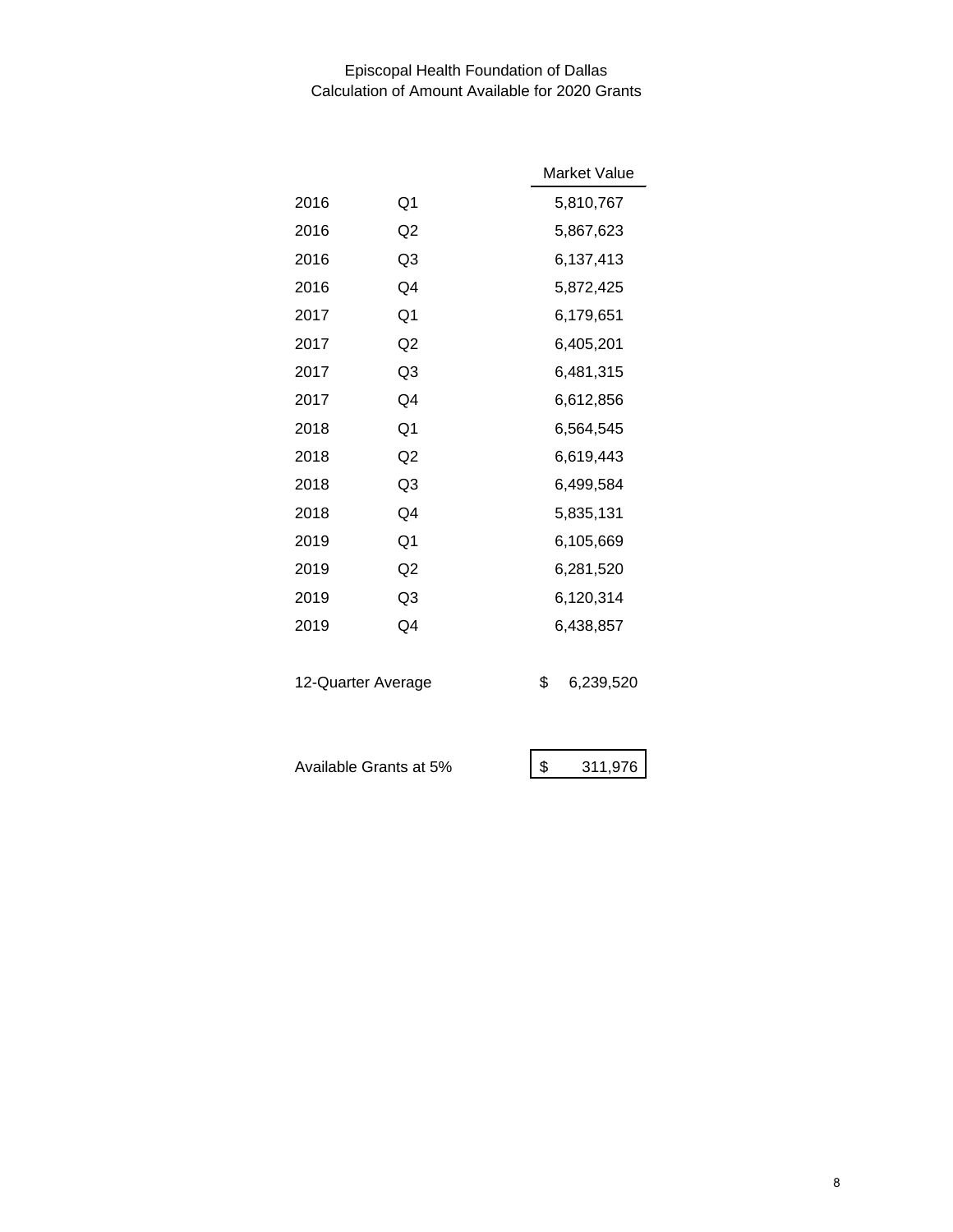### **Episcopal Health Foundation of Dallas**

**Statement of Net Assets**

|                                         |     | As of           | As of           | As of |            |  |
|-----------------------------------------|-----|-----------------|-----------------|-------|------------|--|
|                                         |     | 3/31/2020       | 3/31/2019       |       | 12/31/2019 |  |
| <b>Assets</b>                           |     |                 |                 |       |            |  |
| North Dallas Bank - checking account    |     | \$<br>11,808    | \$<br>6,914     | - \$  | 11,279     |  |
| Vanguard - money market                 | (1) | 313,449         | 312,000         |       | 312,383    |  |
| <b>Prepaid excise tax</b>               | (2) | 6,200           | 3,632           |       | 6,200      |  |
| <b>Prepaid D&amp;O insurance</b>        |     | 3,253           | 2,602           |       | 651        |  |
| <b>Other</b>                            |     | 95              | 95              |       | 95         |  |
| Investments at market value             |     | 5,307,263       | 6,105,669       |       | 6,438,857  |  |
| <b>Total assets</b>                     |     | \$<br>5,642,067 | \$<br>6,430,912 | \$    | 6,769,464  |  |
| <b>Liabilities and Net Assets</b>       |     |                 |                 |       |            |  |
| <b>Liabilities</b>                      |     |                 |                 |       |            |  |
| <b>Accounts payable</b>                 | (3) | \$              | \$              | \$    | 9,417      |  |
| <b>Estimated excise tax liability</b>   |     | 7,010           | 7,502           |       | 6,422      |  |
| <b>Total liabilities</b>                |     | 7,010           | 7,502           |       | 15,839     |  |
| <b>Net Assets</b>                       |     |                 |                 |       |            |  |
| <b>Total unrestricted net assets</b>    |     | 5,635,057       | 6,423,410       |       | 6,753,625  |  |
| <b>Total liabilities and net assets</b> |     | \$<br>5,642,067 | \$<br>6,430,912 | \$    | 6,769,464  |  |

#### **Notes**

**(1) The Vanguard money market account was opened on 3/31/2019. Funds in the account represent the dollars needed to fund the 2020 grant program.**

- **(2) Excise tax for 2020 was substantially higher than 2019 creating a larger safeharbor hurtle for 2020.**
- **(3) Accounts payable of \$9,417 represents the amount due to EFD for administrative services provided to EHFD. Time spent developing the EHFD website and evaluating insurance coverage in 2018 caused higher expense that year. This has been paid as of 3/31/2020.**